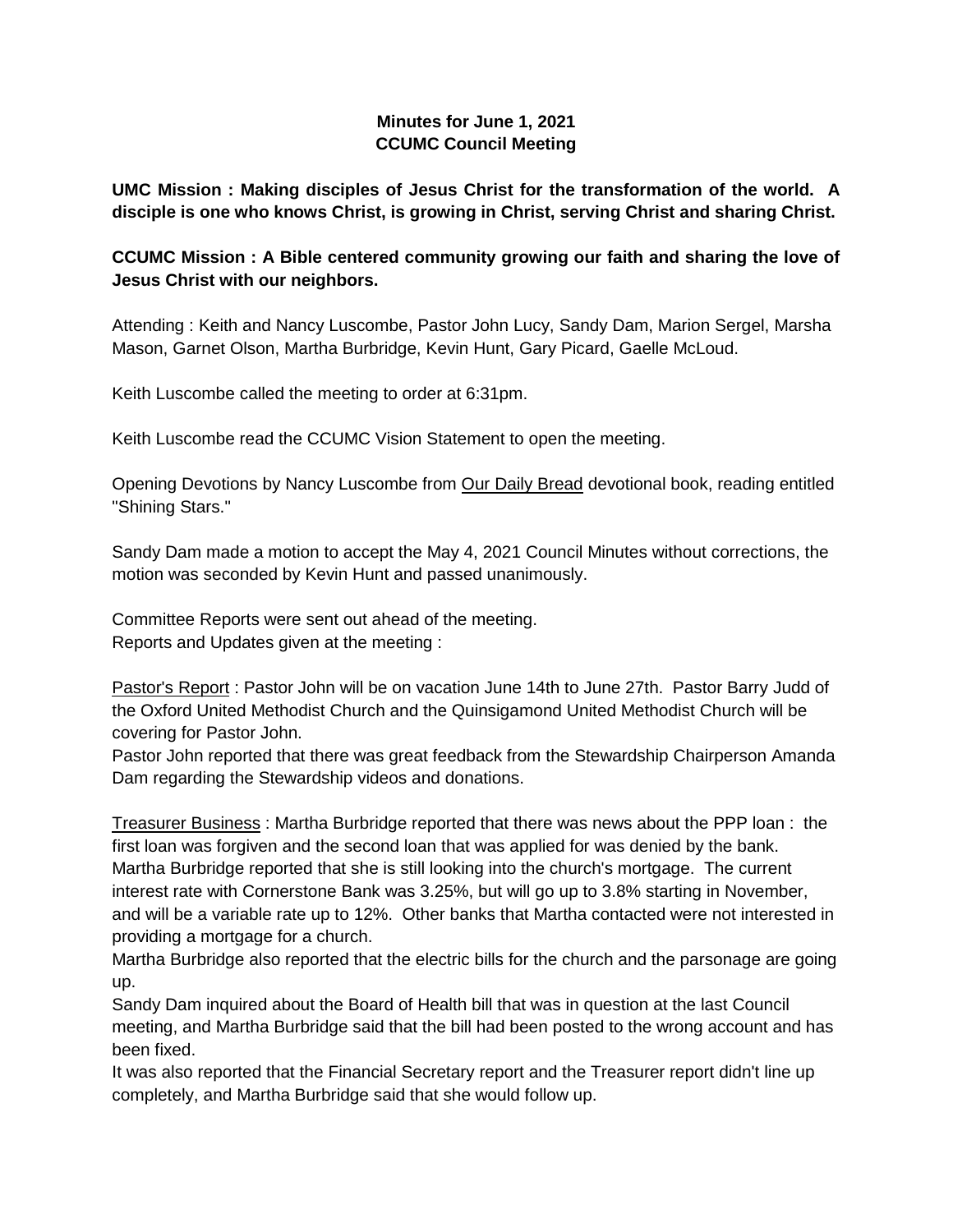Trustees : Gary Picard reported that the Board of Trustees was coming up with a to-do list for the church and a CCUMC volunteer list of helpers. Pastor John said that he would include the volunteer list in the church's weekly email.

Gary Picard reported that he would like the parsonage porch to be stained before the end of June.

It was reported that there was an offer to buy an 85" screen for the wall in the sanctuary in order to replace the projector, and it was being considered.

It was reported that an offer to give a plow truck to the church had been declined.

It was reported that the emergency lights in the church need new batteries.

Gary Picard reported that the church chimney had been fixed.

There was a discussion about the Right Start Committee's concerns about the safety of the bubblers in the church. Marion Sergel suggested that paper cups could be put out near the bubblers, and Gary Picard agreed that was a good idea.

Ministry Team: Marsha Mason reported that she was going to follow up with Martha Blodgett on putting the prayer concerns into the church bulletin.

Lay Leader : Sandy Dam reported that she is still helping with the UMW. Sandy Dam will remain the church's Lay Leader until the end of the year, and she will be at CCUMC once a month.

It was reported that the thrift store and yard sale rooms are ready to open and volunteers are needed to run the project.

Pastor John reported that the Lay Leadership Team is looking into who will become the next Lay Leader.

UMW : Marion Sergel reported that the UMW are having fun, and that it is an active group.

### **Old Business :**

**Tech Grant : Pastor John reported that the Tech Grant application was submitted and he should** hear back by June 15, 2021.

Neighborhood Prayer Groups : Pastor John reported that there was a meeting coming up soon at his house.

Summer Get Togethers : Marsha Mason reported that the Right Start Committee had said yes to the Get Togethers. The guidelines are that everyone brings their own food, and there is no sharing of food.

Sandy Dam asked if Hannah Darling would be willing to help plan the Get Togethers, and Pastor John said that he would follow up with her.

Marsha Mason reported that she is also working on getting together small groups of church people to gather and have lunch together.